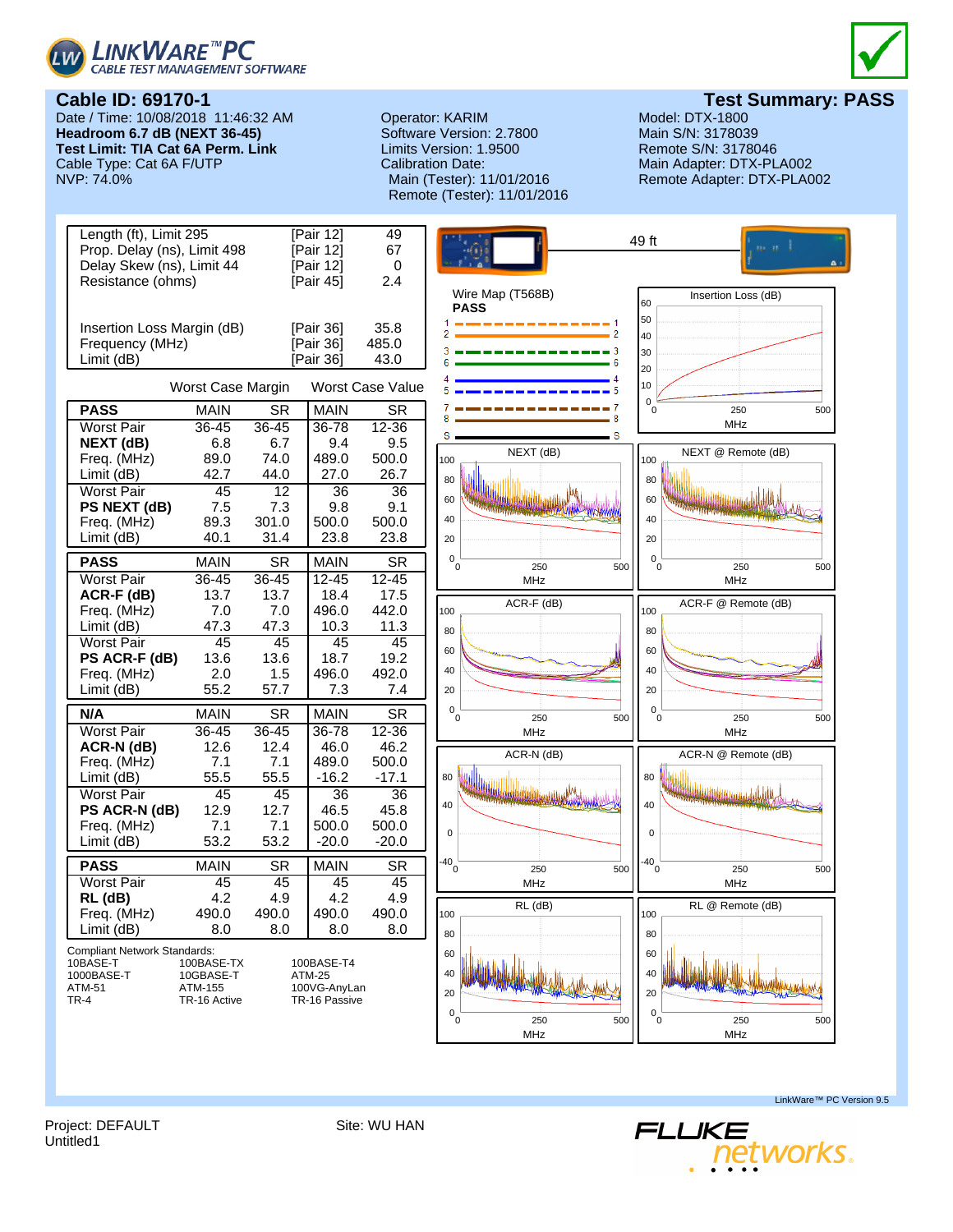



Date / Time: 10/08/2018 11:49:13 AM **Headroom 6.0 dB (NEXT 36-45) Test Limit: TIA Cat 6A Perm. Link** Cable Type: Cat 6A F/UTP<br>NVP: 74.0%

### Operator: KARIM Model: DTX-1800<br>
Software Version: 2.7800 Main S/N: 3178039 Software Version: 2.7800 Limits Version: 1.9500 Remote S/N: 3178046 Calibration Date: Main Adapter: DTX-PLA002 Remote (Tester): 11/01/2016



**Test Summary: PASS**<br>Model: DTX-1800

Remote Adapter: DTX-PLA002



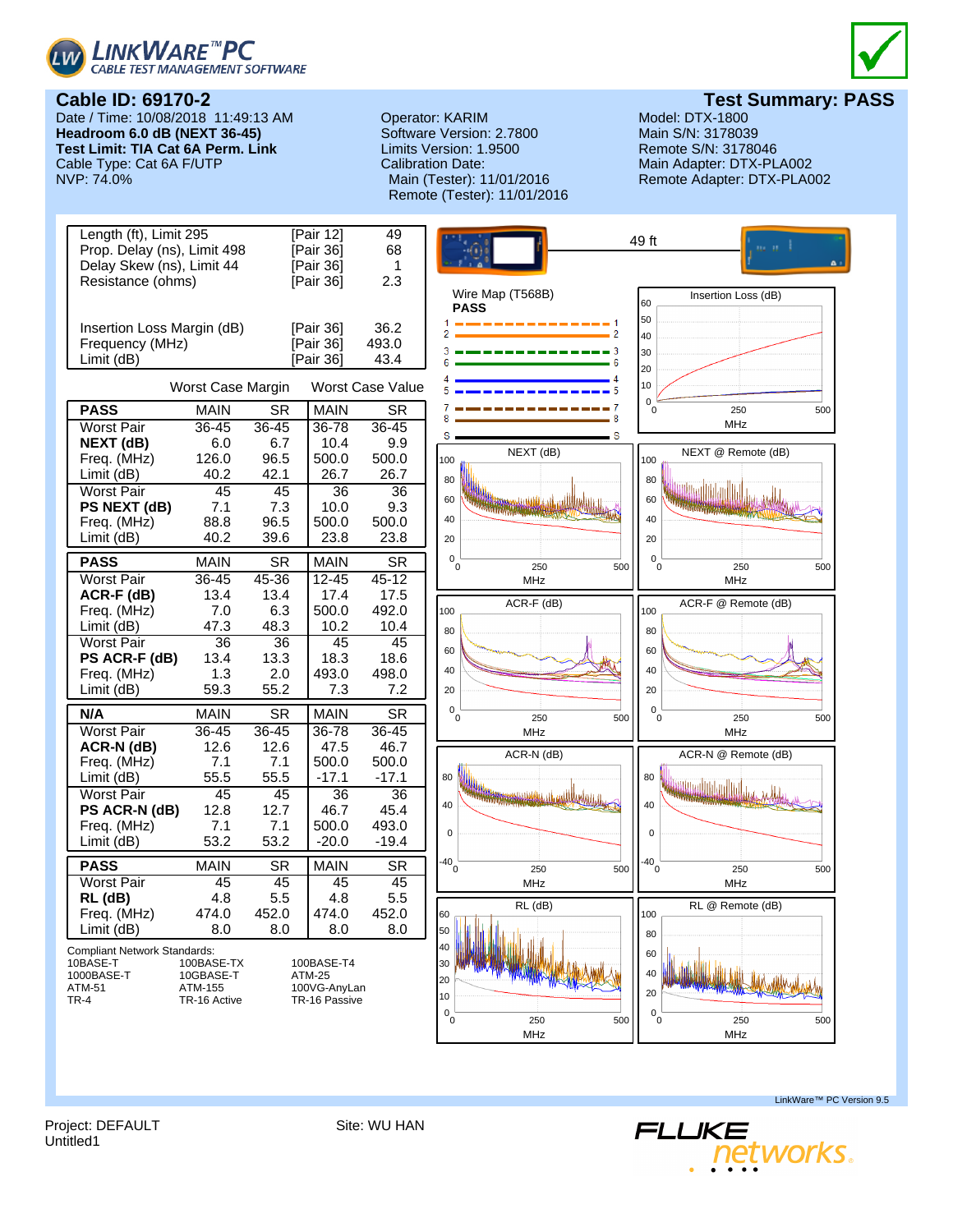



## **Test Summary: PASS**<br>Model: DTX-1800

**Cable ID: 69170-3** Date / Time: 10/08/2018 11:50:31 AM **Headroom 5.3 dB (NEXT 36-45) Test Limit: TIA Cat 6A Perm. Link** Cable Type: Cat 6A F/UTP<br>NVP: 74.0%

### Operator: KARIM Model: DTX-1800<br>
Software Version: 2.7800 Main S/N: 3178039 Software Version: 2.7800 Limits Version: 1.9500 Remote S/N: 3178046 Calibration Date: Main Adapter: DTX-PLA002 Remote (Tester): 11/01/2016

Remote Adapter: DTX-PLA002



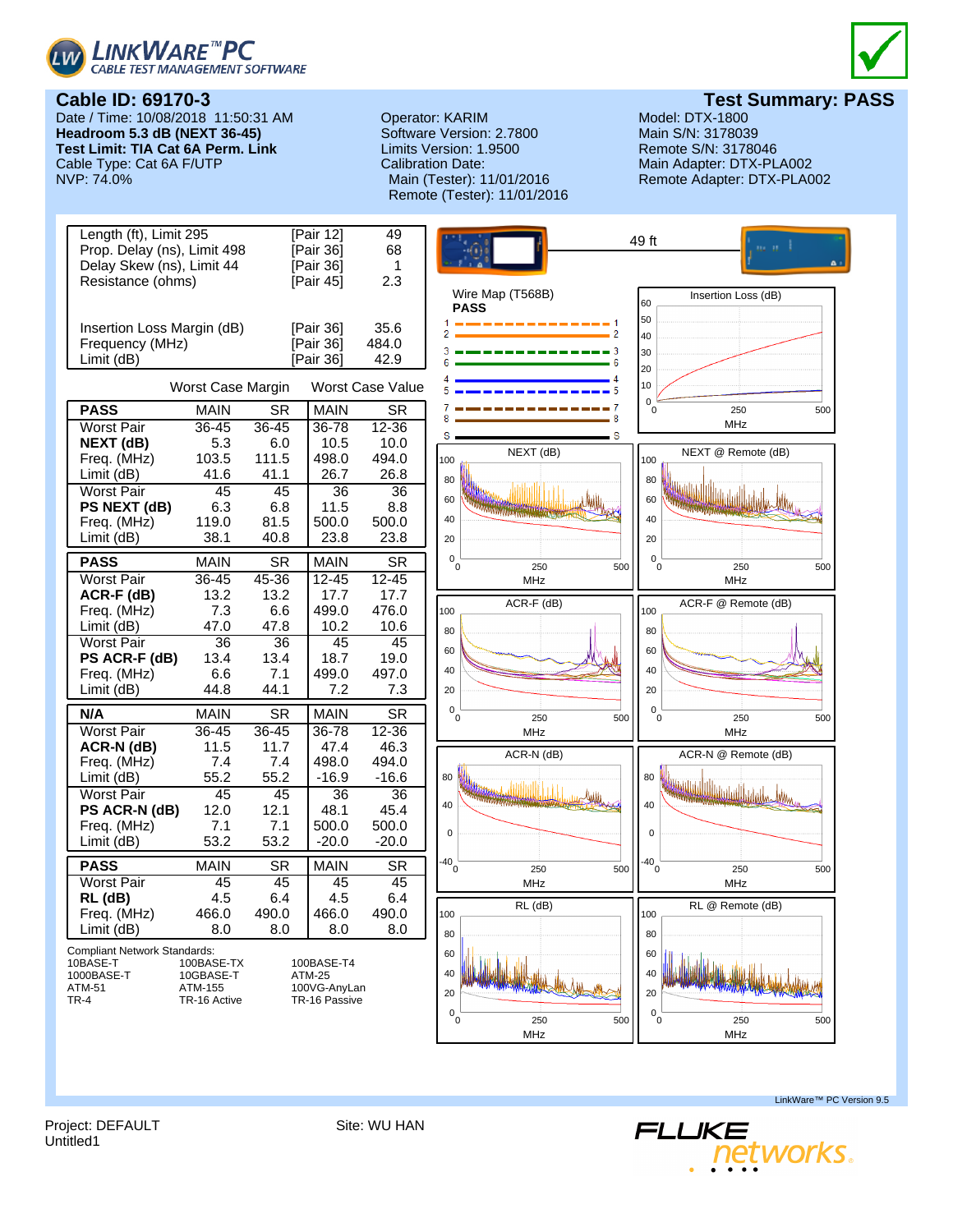



## **Cable ID: 69170-4**

Date / Time: 10/08/2018 11:55:41 AM **Headroom 5.2 dB (NEXT 36-45) Test Limit: TIA Cat 6A Perm. Link** Cable Type: Cat 6A F/UTP<br>NVP: 74.0%

### Operator: KARIM Model: DTX-1800<br>
Software Version: 2.7800 Main S/N: 3178039 Software Version: 2.7800 Limits Version: 1.9500 Remote S/N: 3178046 Calibration Date: Main Adapter: DTX-PLA002 Remote (Tester): 11/01/2016

**Test Summary: PASS**<br>Model: DTX-1800

Remote Adapter: DTX-PLA002



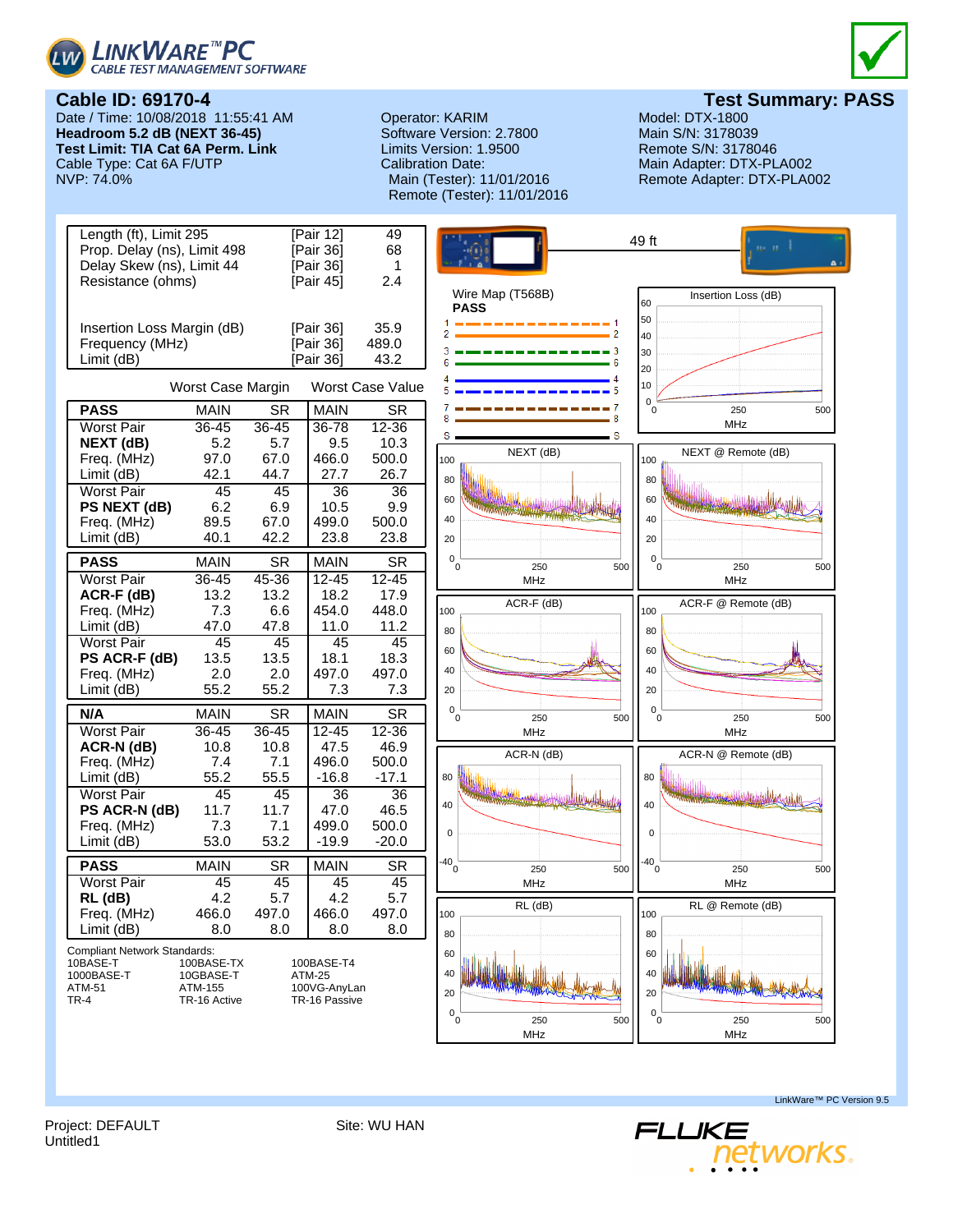



**Cable ID: 69170-5** Date / Time: 10/08/2018 11:59:08 AM **Headroom 4.3 dB (NEXT 36-45) Test Limit: TIA Cat 6A Perm. Link** Cable Type: Cat 6A F/UTP<br>NVP: 74.0%

Operator: KARIM Model: DTX-1800<br>
Software Version: 2.7800 Main S/N: 3178039 Software Version: 2.7800 Limits Version: 1.9500 Remote S/N: 3178046 Calibration Date: Main Adapter: DTX-PLA002 Remote (Tester): 11/01/2016

**Test Summary: PASS**<br>Model: DTX-1800 Remote Adapter: DTX-PLA002